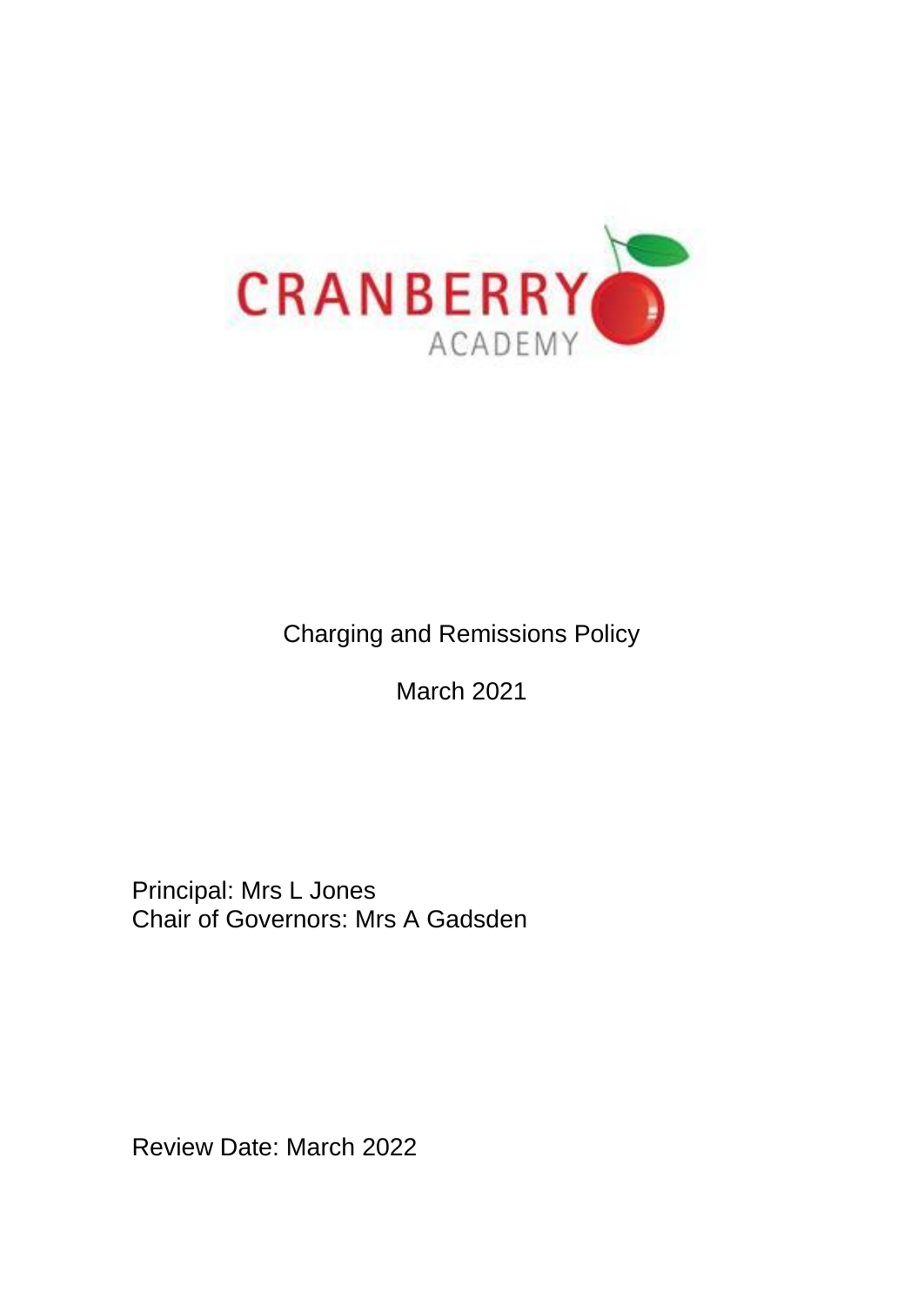# Cranberry Academy

## Charging and Remission Policy

### **1 Introduction**

**1.1** All education during school hours is free. We do not charge for any activity undertaken as part of the National Curriculum with the exception of individual or group music tuition.

#### **2 Voluntary contributions**

- **2.1** When organising school trips or visits which enrich the curriculum and educational experience of the children, the school invites parents to contribute to the cost of the trip. All contributions are voluntary. If we do not receive sufficient voluntary contributions, we may cancel a trip. If a trip goes ahead, it may include children whose parents have not paid any contribution. We do not treat these children differently from any others.
- **2.2** If a parent wishes their child to take part in a school trip or event, but is unwilling or unable to make a voluntary contribution, we do allow the child to participate fully in the trip or activity. Sometimes the school pays additional costs in order to support the visit. Parents have a right to know how each trip is funded. The school provides this information on request.

The school will consider individual cases of hardship. However, it would be impossible to look favourably upon all cases as the school budget does not allow for this. Therefore, a donation towards the cost will be at the discretion of the Principal.

- **2.3** The following is a list of additional activities organised by the school, which require voluntary contributions from parents. These activities are known as 'optional extras'. This list is not exhaustive:
	- visits to museums;
	- sporting activities which require transport expenses;
	- outdoor adventure activities;
	- visits to the theatre;
	- school trips abroad;
	- musical events.

#### **3 Residential visits**

**3.1** If the school organises a residential visit in school time or mainly school time, which is to provide education directly related to the National Curriculum, we do not make any charge for the education expenses. However, we do make a charge to cover the costs of board and lodging, travel and any extra activities that we feel the children may benefit from ie visiting artists. When the school has to make a commitment in advance, any deposit received from the parents will be non-refundable. If parents are experiencing financial difficulty they are invited to speak in confidence to the Principal or Office Manager.